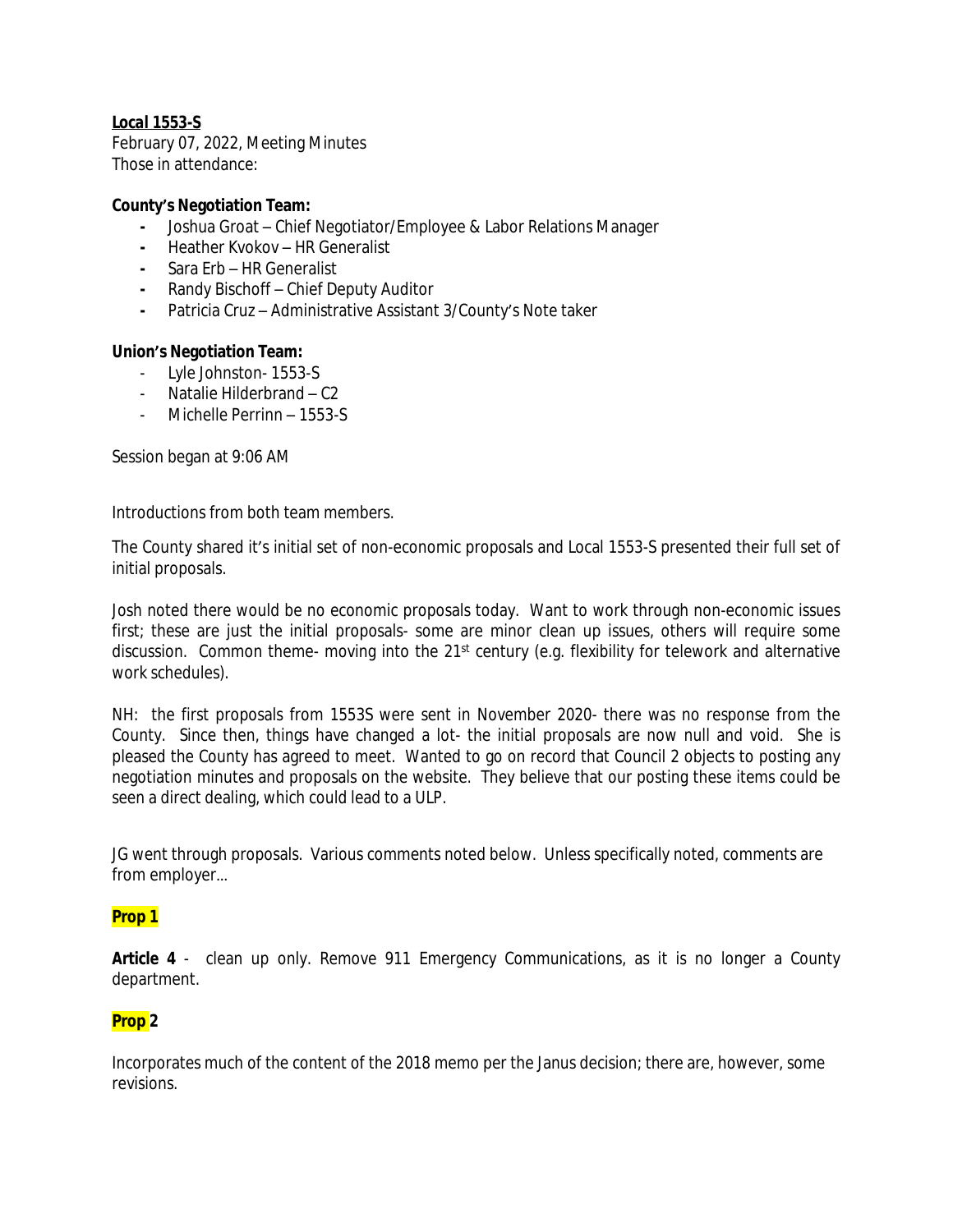**Article 5.1** – JG: I know you want us to just agree to the MOU, Management is not in agreement. Previous agreed to but on review need to change, employees legally can ask questions about the union and the employer can respond if factual and honest, which may not be neutral.

Not employers job to provide payroll deduction authorization; additionally, there have been changes to state law allowing for different methods of approval.

The employee can give authorization to join the union in written for, orally or electronically.

update with Washington State. Eliminate home address and birth date. And employee could choose to provide. Employer shouldn't be forced to give out each employee's home address & DOB.

- NH: how was union supposed to get in touch with employees when there is an issue to discuss?
- JG: that's between the employees and the union; there are plenty of other ways. They can email, call. But will be employee decision to give some information.

Employer and Union will hold union cards for employees

**Article 5.3** - We strike out orientation; not an appropriate place to meet (captive audience meeting; employees are unaware they can leave if they so choose)- union can set up another date/time to present to employees, just not at new hire orientation. Crossed out orientation, provide new hire list once a month to the union. Provides equity for union and employer regarding captive audience situation for either side

**Article 5.7**- Change to probation period. Definition of regular employee;

Probation may be extended for any leave of absence. If an employee promotes during their initial new hire probation, they forfeit any bump back ability if in probation still rights provided by the CBA. An example is the Clerk's Office to Treasurers.

May move this provision to another article, if more appropriate.

- NH: What is heartburn with keeping 37.5/40 hour clarification for full time employee?
- JG: trying to create flexibility
- NH: How would an employee know if their base hours are 37.5 or 40?
- JG: No need to include 40 in definition of full time; covered by proposed language.

Removing specific hours for probation period; will just use months.

Clean up of language from Administrative stand point. Percentage employees the same as part-time. Eliminate part-time definition, same as percentage Eliminate job share, does not happen at the county

Natalie expressed concern with removing 40 hours, and how do people understand the work schedule.

# **Prop 3**

**Article 7** –Remove of 30 minutes or more, any leave for union activity needs a leave slip.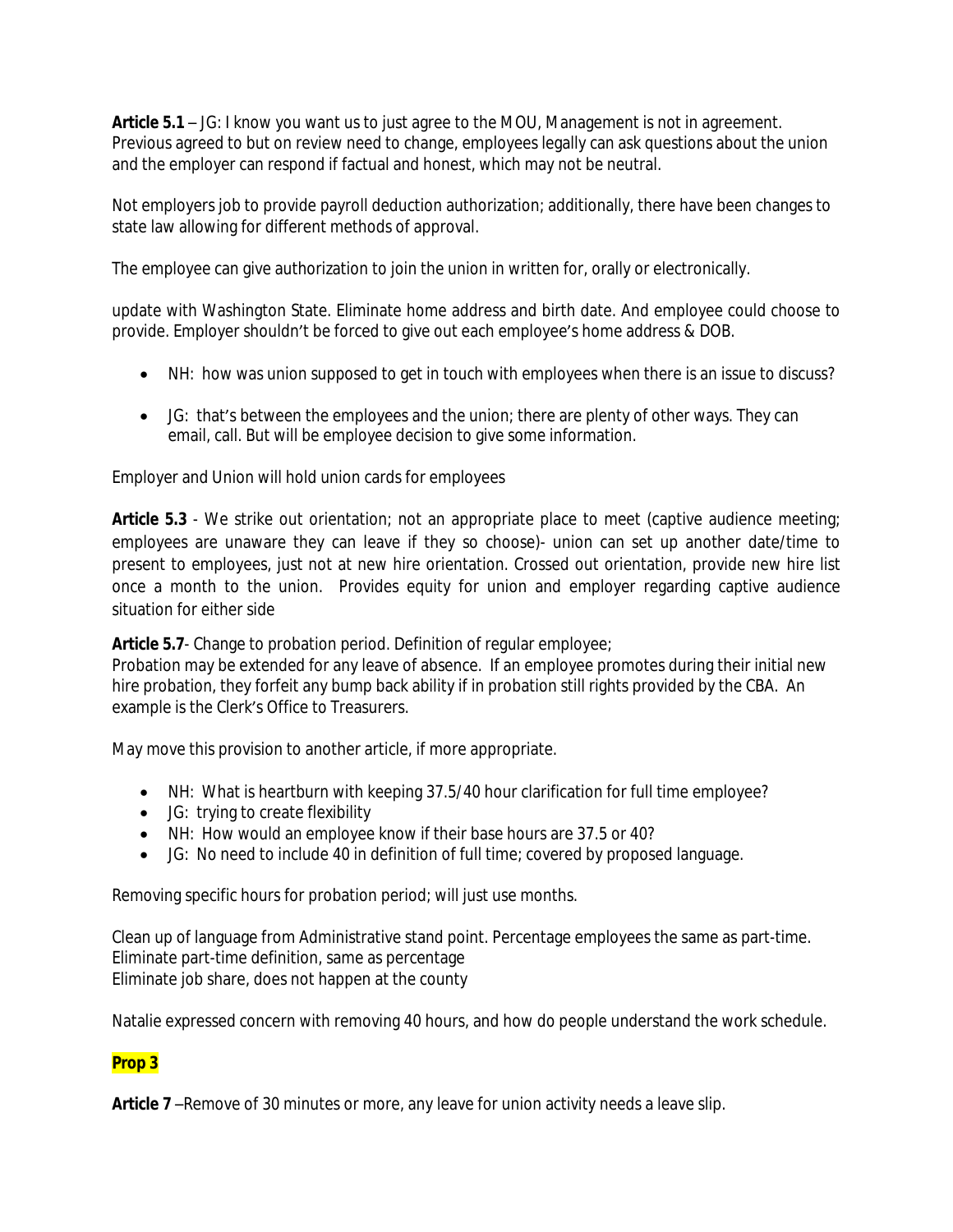**Article 7.1**- Any absence needs to be documented

**Article 7.2.2** – add "approval by" from Elected/Dept head rather than just notification that the union will have full and free access to a department to conduct union activities, not saying there is abuse, but want to make sure departments have approved.

**Article 7.3** – The Employer agrees to grant authorized Union time for union functions without pay and propose to eliminate the 50% the unused days at calendar year.

**Article 7.3.1 –** eliminate rollover of days, limit to 1 per work unit, rather than 10% of unit. Eliminating administrative burden of 7.3 (rollover provision).

- NH: How do we define a work unit, as in department or an example 1553-s or 492J?
- JG: Clarified this is 1 member per local. Proposing only one may be allowed off, is it per local. County does not believe should be paying EE to attend union training.

### **Prop 4 - PTO**

**Articles 9.8.2 and 9.8.3** Removing language. We do not need that requirements. Just follow the County policy.

- NH: if parameters change, will we negotiate the impact?
- JG: no- you are agreeing to the County policy- do not want to maintain separate policies if changes are made. Any changes will be county wide.

**Article 9.9 -** regarding flexibility for alternative work schedules.

### **Prop 5**

Only change the date and clean up

### **Prop 6**

We are wanting things to be more flexible, 4-10s, 4-9's and a 4. We need flexibility to give departments the ability to make changes.

Making schedules more flexible for current and prospective employees- could be a lot of different possibilities.

**Article 12.1.3-** Josh read the article and said this not work anymore.

**12.1.3.2-** County will always try to work w/employee on nonwork obligations. Will try our best, but cannot guarantee. Change language to may.

**Article 12.2.2-** Want ability to offer different types of schedules and eliminate the others. Will notify the Union, but not negotiate shift changes. Without flexibility will make each department do MOU for every change.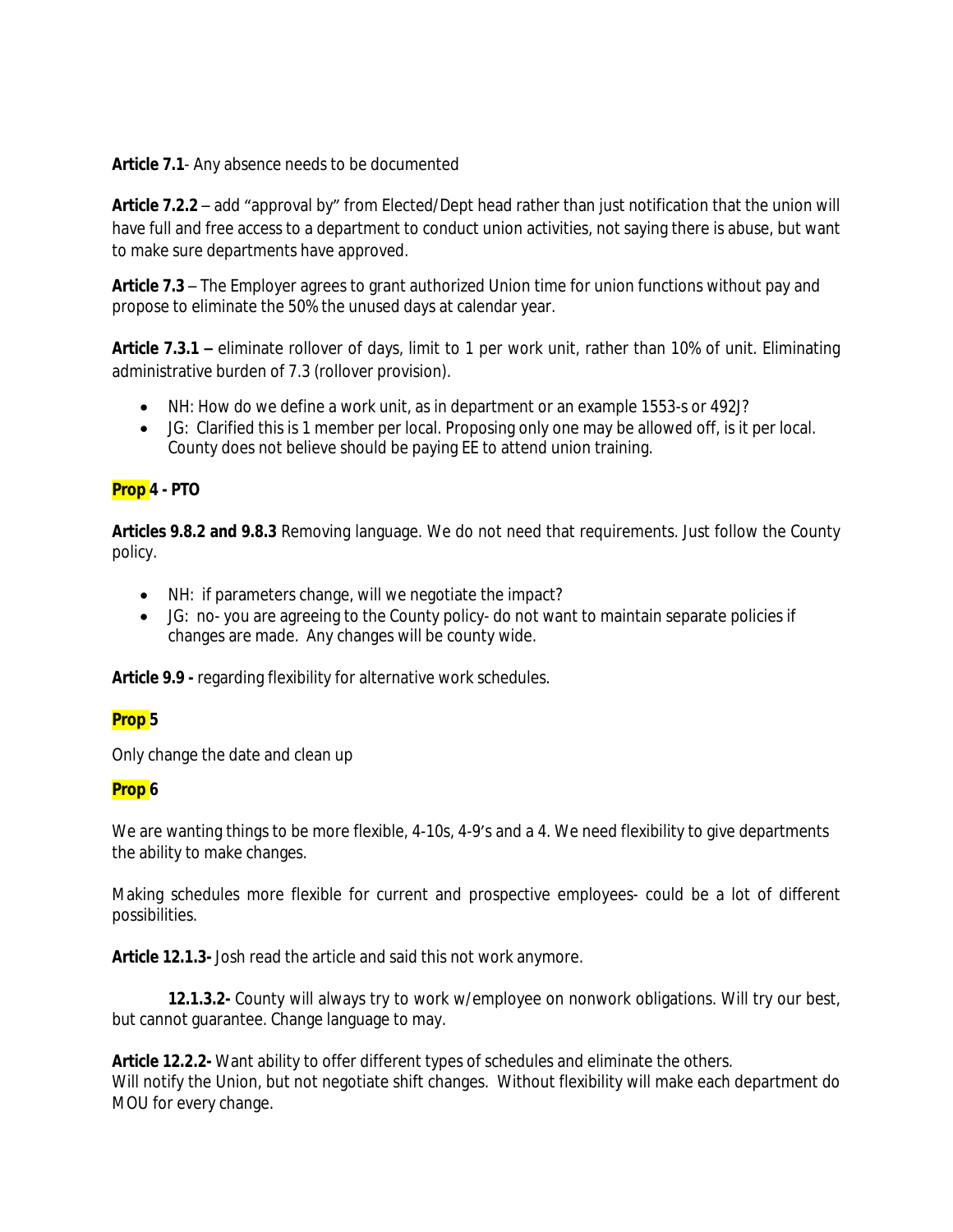- NH: if employer comes up with a schedule such as working 16 hours/day, which the employees object to- would the County negotiate?
- JG: Does not mean we cannot have discussions if employees bring forward valid points (e.g. safety concerns), management will entertain and discuss. Employer needs to be reasonable, or employees will quit- but there may be a business need.
- NH these are the types of question I am going to get from members.

**Article 12.3-** paid leave will count as hours worked, but not for the purposes of OT eligibility. OT needs to be based on hours physically worked.

# **Prop 7**:

**Article 13.3.2** - eliminate the time

**Article 13.3.3-** reflects ability to telework… why should employees be paid not to work, when others (teleworking) are required to continue working?

In case who work from home and need to leave on work time to pick up kids at school, has to finish after hour. Need to be flexible on that. If can work from home – continue to- if employees cannot then use accrued leave.

- NH: further discussion that not all employees are eligible to telework- what happens then?
- JG: If employees cannot then use accrued leave.
- NH: if employee lives in the hicks and doesn't have internet, no capability to have it, do they have to use accruals? How this will be possible?
- JG: if they can work from home then work from home, if non-essential and they cannot then use accruals.

# **Prop 8**

County's goal is to continually monitor and update class specs.

If county makes an update to a classification will provide the union 14 days notice regarding the change.

**Article 14.1.3** – Just read and talked about the language.

**Article 14.2-** with classification study, reclasses will no longer be needed. This should be an HR driven process; if there is a need, HR will follow up and address with the department. No need for reclassification process since this is a HR/Department process not EE/union process.

**Article 14.3**- will negotiate how to implement.

No need for this, we will work with the union if a new pay range is determined

**Article 14.6**- need flexibility to pay people appropriately for their level of experience- both new hires, and when existing employees are promoted. Advanced step placement (in both cases) may surpass current employees, depending on the experience & skills of candidate.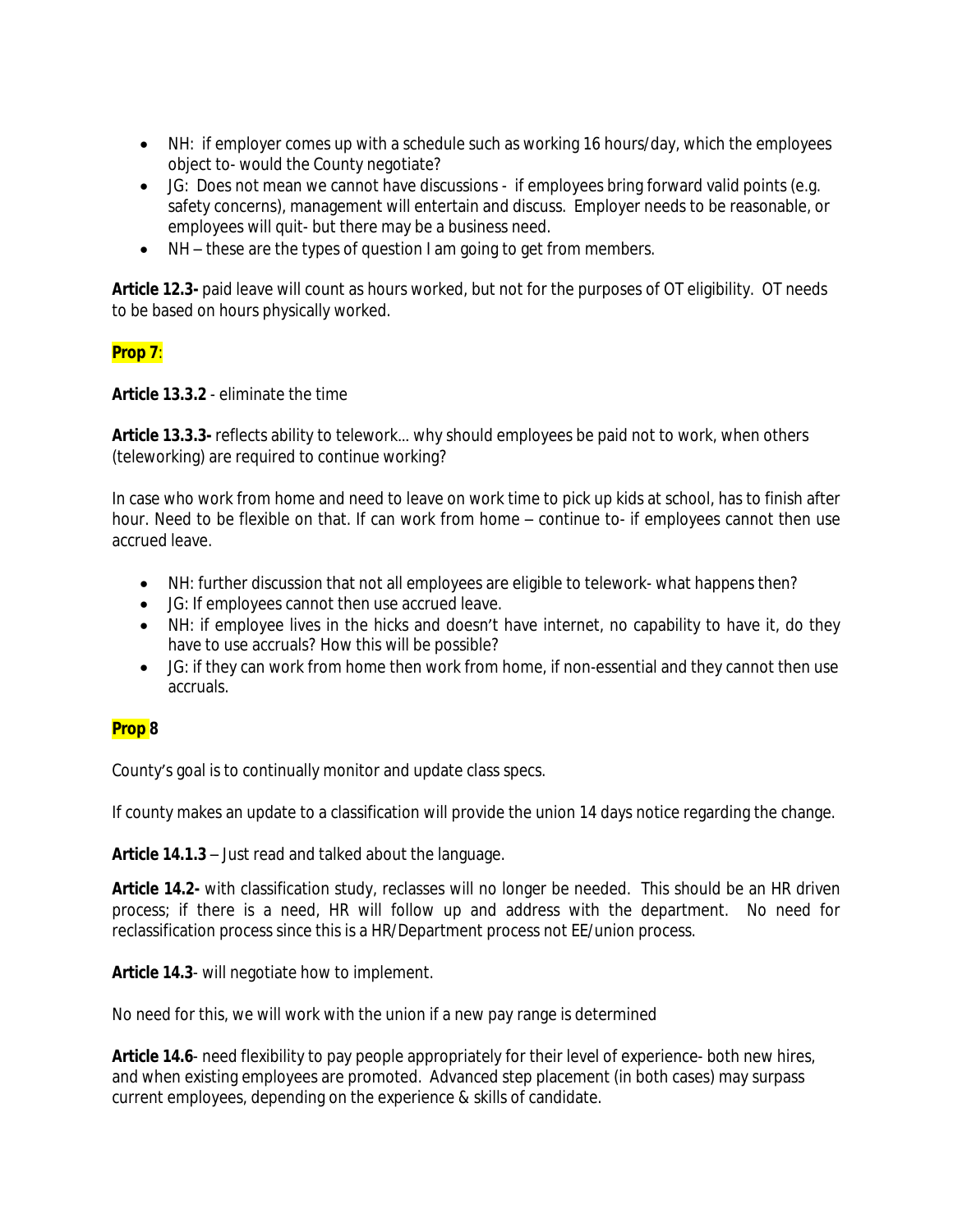Ability to provide employee's with advance steps, want to go above step 6 will give union notice of where we bring someone in. Will not adjust step increase dates if employee are out for a period of time.

- NH: what happens if someone takes an unpaid leave during the first 6 months, does the employee still get a step increase?
- JG: yes, no longer tracking hours. That is what the language say.

**Article 14.6.5** – Delete only hours.

**Article 14.7**- Getting rid of reclassification language this is not necessary.

If employer does a reclassification, we will leave in 14.8, at least 5% increase.

Removing 5.12%; proposing to remove "not a competitive recruitment"- refers to reclasses.

**Article 14.8**- if County determines reclass is necessary

- NH: How does County visualize using 14.8?
- JG: Could reclassify or post position. Can work either way.
- NH: Union is in favor of opening a posting- for a fair recruitment.
- Natalie: Example JCO working as a shift supervisor out of class, how will they move.
- JG: If department determines needs a shift supervisor then post a position and have a competitive recruitment.

**Article 14.10.2**- forfeiting bump back if promoting during promotion.

### **Prop 9**

EE takes position w/union or elsewhere they lose seniority

### **Prop 10**

Clean up of title, Senior HR Director and added "or designee." Described new structure of the County; do not know what future will look like, so adding flexibility.

- NH: requested new County org chart to see reporting structures
- JG: will see if there's something to provide.

**Article 17.3** - Just change word.

**Article 17.4** - We don't need that language.

### **Prop 11**

Clean up of titles; people no longer use "regular mail" (email only). No one uses regular mail, remove and leave in electronic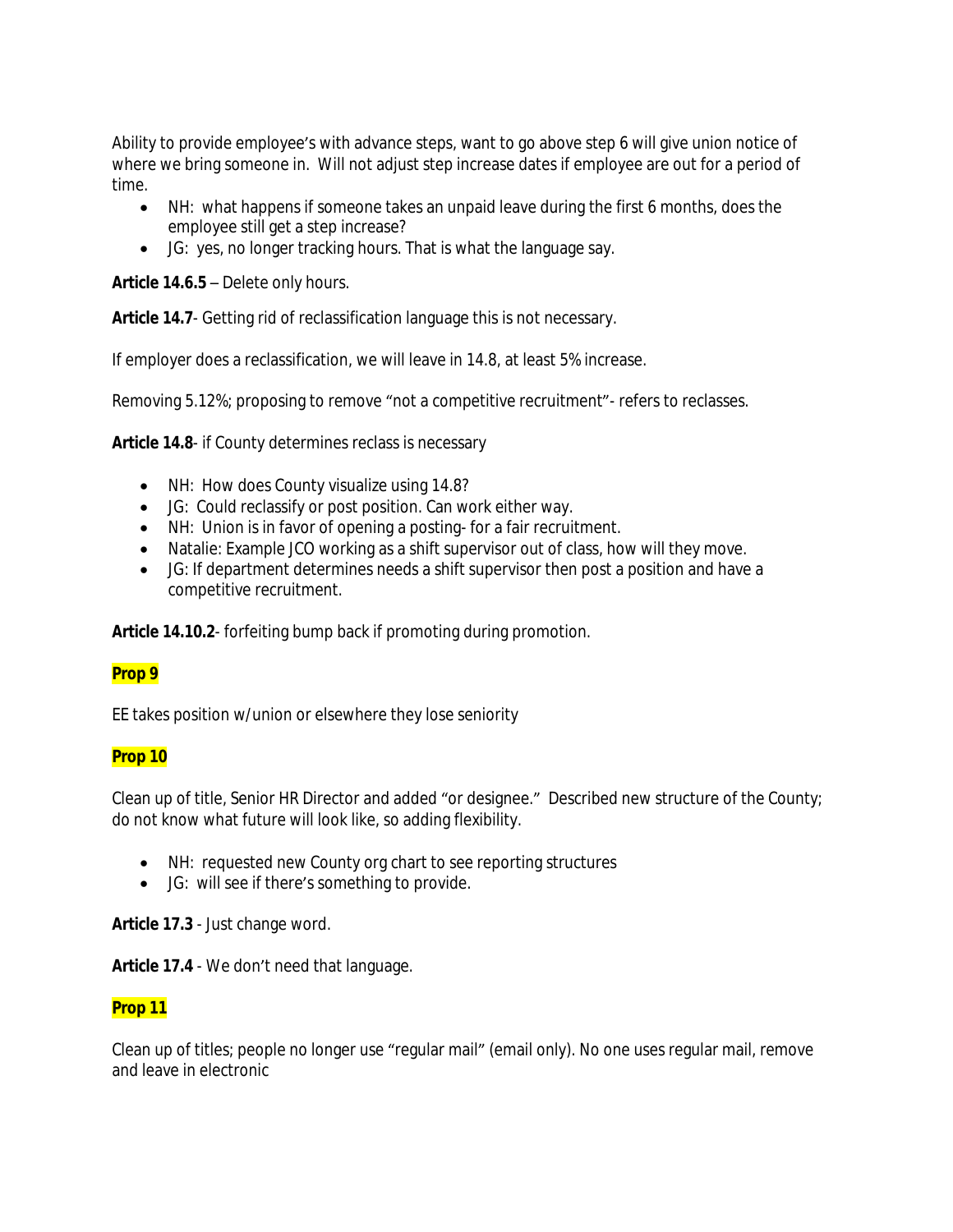**Article 18.1** – Change the language

**Article 18.3.2** – Clean up and the same to 18.3.3

- NH: if employee finds out today about something that happened a year ago- when does the clock start?
- JG: County would only go back 45 days on a claim.

**Article 18.6**- New language; prevents employees from bringing a grievance that's several years old- if employee knows there is an issue, they have a duty to bring it forward ASAP. If you know about a violation file it, if not only going back 45 days.

## **Prop 12**

**Article 19** – change from hours to months

Make clean the language. Getting rid of bump back- 6 months is a long time; still gives a manager the option to have the employee revert to prior job

- NH: if someone promotes, they have 45 days?
- JG: confirmed

**Article 19.4** - if an employee wants to demote, they should go through application/selection process.

# **Prop 13**

Anything the supervisor things should be in the "official personnel file" needs to be sent to HR or Civil Services.

**Article 21.3** – Only change language

Information requests must come from Union Reps, Natalie or Gordon.

**Article 21.4 –** Use the County Policy. Doesn't need to be in contract.

- NH: even records of counseling? Can supervisor no longer keep their own departmental file?
- JG: doesn't disagree- it's a matter of what needs to go into official file. Supervisors can still maintain file at departmental level. If the counseling corrects behavior great if moves to discipling needs to be in the HR File

**Article 21.7-** going with IRS rate for Mileage reimbursement – just a clean up

**Article 21.9**- will follow County policy. Current 21.9 will be replaced by an entirely new article (new language) which gives non-union employees the ability to temporarily perform work of 1553S employee.

- NH: non-bargaining employees can supplement, but not supplant?
- JG: confirmed.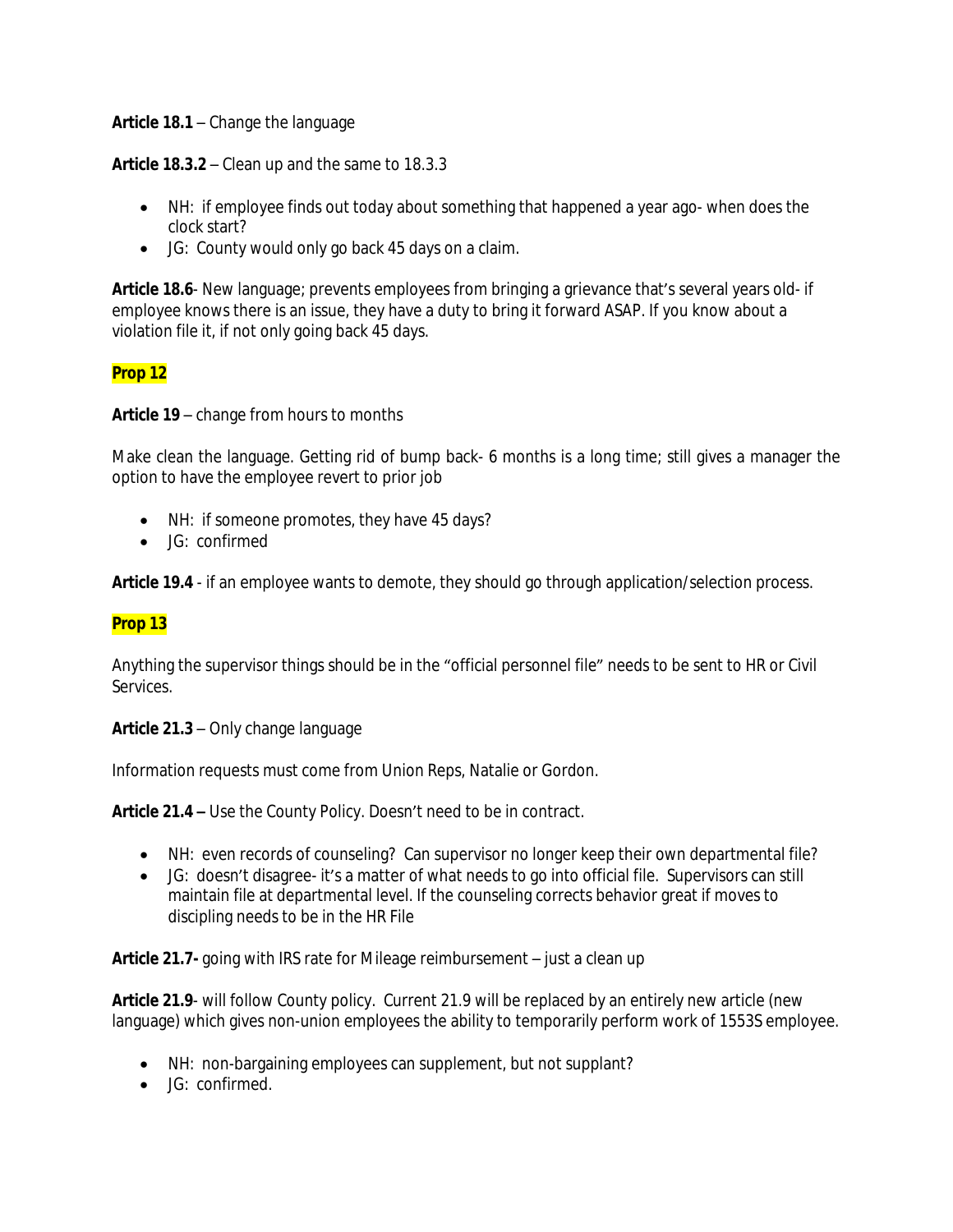# **Prop 14**

**Article 22.2** – add language for if they hold an illegal strike the union will assist in stopping it, if not they will be held accountable.

Proposing new language re: lockouts and strikes

### **Prop 15**

Clean up of title

### **Prop 16**

Looking for a 4-year contract. No one wants to be back here next summer

## **Prop 17**

Update titles/names. Signing page.

### **Prop 18**

Plan to update with job titles and job codes, per classification study

### **Prop 19**

Remove Just Cause – This is the basis for investigations in HR, standard practice, does not need to be in the union.

7 Steps of Just Cause- it's and HR best practice, as the basis for all discipline- whether you know it's the 7 Step template or not. An arbitrator will ask if steps were followed.

- NH: What harm is there to have it in CBA?
- JG: if going to follow it anyway, no need to include it in the contract

## **Prop 20**

Lag pay – still determining pay system, so may be bi-monthly or bi-weekly. May implement by contract.

County is looking at bi-weekly pay, is currently looking at different HRIS systems. May roll out implementation to different unions on different timeframes.

- NH: this is something new. County previously discussed a need to "flip the switch" didn't want to run multiple payroll systems.
- RB: if we do roll out implementation in phases, it will need to be on a semi-monthly basis (with pay days remaining the 15th and last day of the month). Payroll cannot run multiple payrolls each month. However, a new HRIS should take a load off their office- won't require their payroll department to do as much auditing.
- JG: goal is to move everyone to lag at the same time.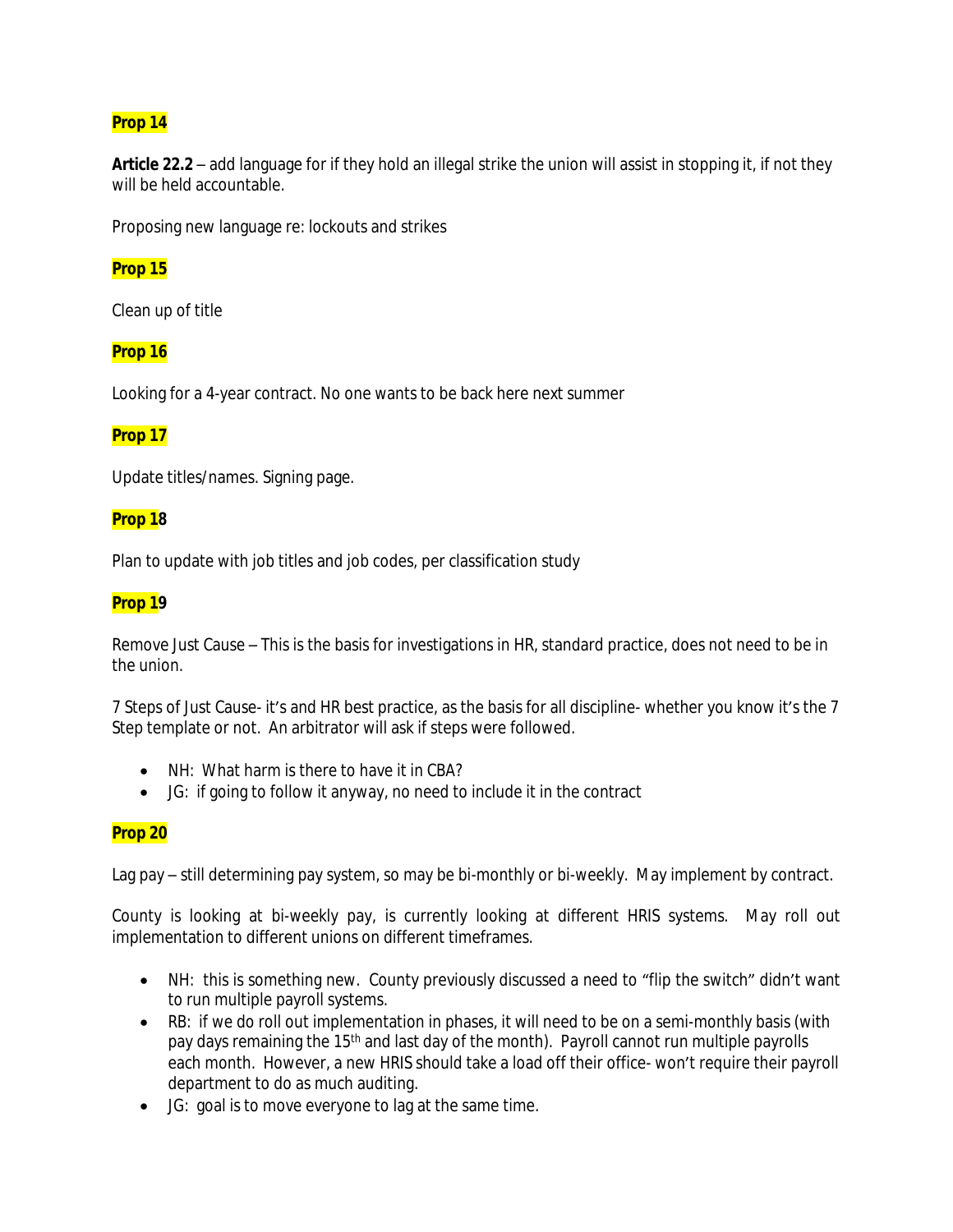- NH: if January 2023 is the target, how will the system be tested- will there be a test group?
- RB: any implementation will require a test run (dual)
- JG: will take place behind the scenes; employees won't even know they are part of the test group.
- NH: past meetings everyone had to be on board all at one time, do not think Auditors can run 6 systems at the same time.
- JG: if we can get contracts to be more similar the easier it is to move groups
- NH: if willing to run test runs dually at lease on or two payroll
- JG: testing will be done

# **Prop 21**

Minor clean ups of grammar, punctuation, etc. Some will be easy, and some may need to have conversations. Taken straight from current CBA.

### **10:34 – no stop – Local 1553-S presented their proposals:**

Presentation of Union proposals:

- NH: full gambit- economic and non-economic proposals. 1553S will be having a membership meeting in near future, there may be more proposals coming.
- NH went through proposals: various comments noted below. Unless specifically noted, comments are from union…

# **Prop 1**

Also have interest in 4-year contract, through 12/31/2024

### **Prop 2**

Wages - Members wanted more than 3% for 2021, but are trying to work with the County's budget constraints.

Members don't like 13 step range, or that there is only 2.56% difference from one step to another. It takes a long time to get from step 1 to 13; propose reverting to 7-step range.

Employees do not think they are paid correctly at the lower ends of current scales

2022: 7% COLA. CPI has been trending higher; also propose adding a "longevity step" for employees with 10+ years of service (additional 5.12%).

2023: 3- 5.5%, CPI-W for Seattle-Tacoma-Bellevue

2024: 3-5.5%, same CPI-W. Add another "longevity step" for employees with 20+ years of service (additional 5.12%).

- JG: why use Seattle-Tacoma-Bellevue CPI?
- NH: a lot of folks believe this is a better CPI for Spokane area.
- JG: Does 1553S want to ditch current longevity: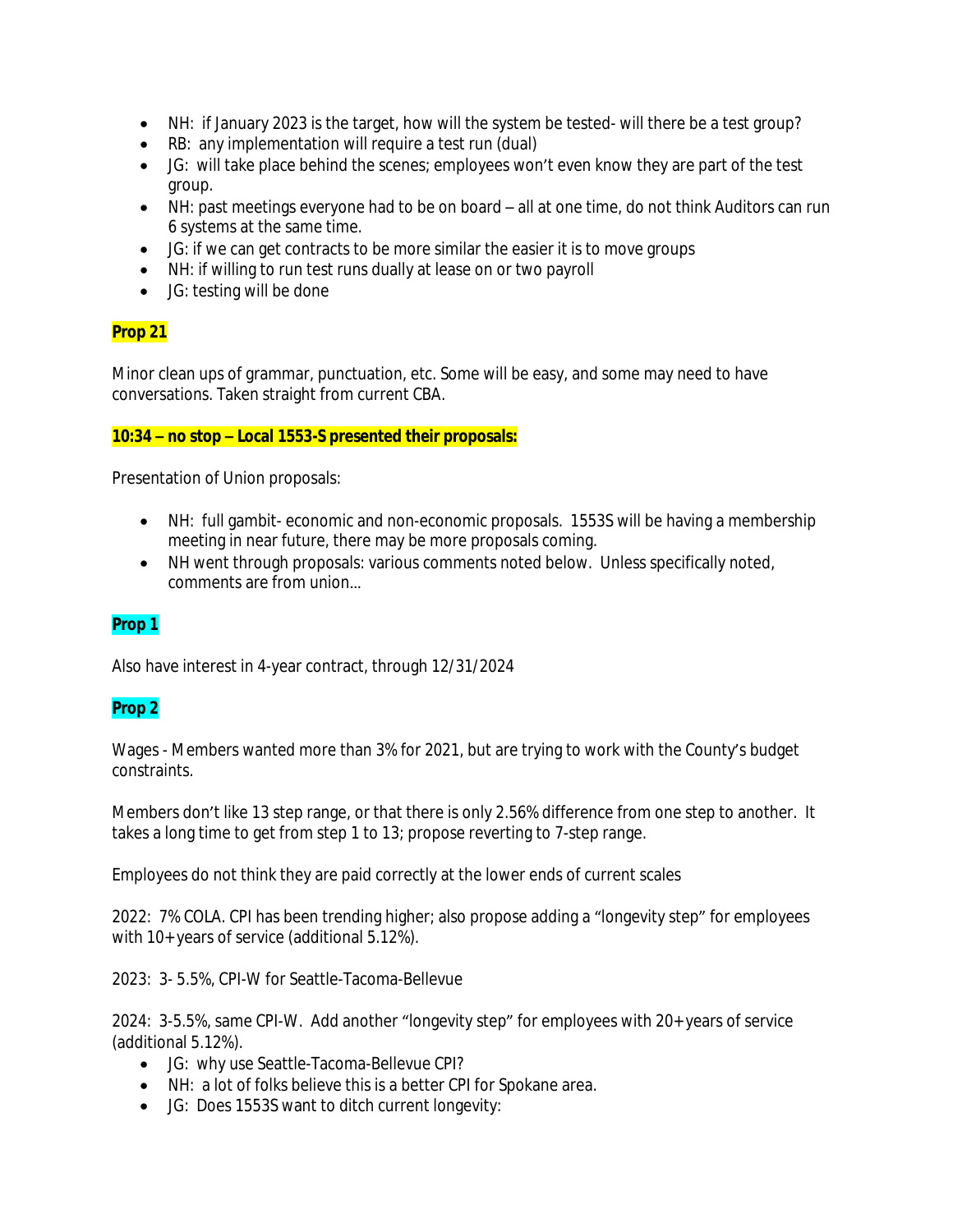- NH: still want to keep the 5-year longevity but may be open to something different for 10 year and 20-year employees, if County is open to new longevity steps.
- JG: how does it factor in, if an employee promotes and lands mid-salary range, but has 10+ years of service?
- NH: would look at base salary for step placement and then apply an additional step for "longevity." E.g. if employee would otherwise be placed at step 3, but had 10+ years of service, they would be placed at step 4. Union wants to keep salaries competitive.
- JG: new step, are you willing to ditch current longevity pays?
- NH: How would this work if someone promoted, at the new top step and move to step three in new scale?
- JG: They would move to step 4, since eligible for longevity step.

NH - For retaining and recruitment want the RIP pay, did not ask for retention or hazard pay in the past and this bonus is starting in 2022.

This bonus would be pro-rated for new hired within the year.

# **Prop 3**

Retention Incentive Pay- employees did not receive pandemic pay, now asking for yearly lump sum payments in 2022, 2023, & 2024.

## **Prop 4**

Education/Succession Incentive- want to incentivize employees to grow their education

- RB: what if degree is in a field unrelated to their job, or if their position already requires a degree… would they still receive?
- NH: yes- would still receive in both examples. Completing a degree program provides many transferrable skills.

# **Prop 5**

Would like to just roll MOU language into CBA

### **Prop 6**

Add Juneteenth as paid holiday on 6/19

### **Prop 7**

Increase PTO accrual tiers

9.1.c: there are inconsistencies between departments; would like to clarify that step grandparents, grandparent-in-laws, step grandchildren & grandchildren-in-laws are all covered. Want to include groups, in all areas consistency

9.6.5 – match to policy, double the payout. Increase PTO cash out to 2 weeks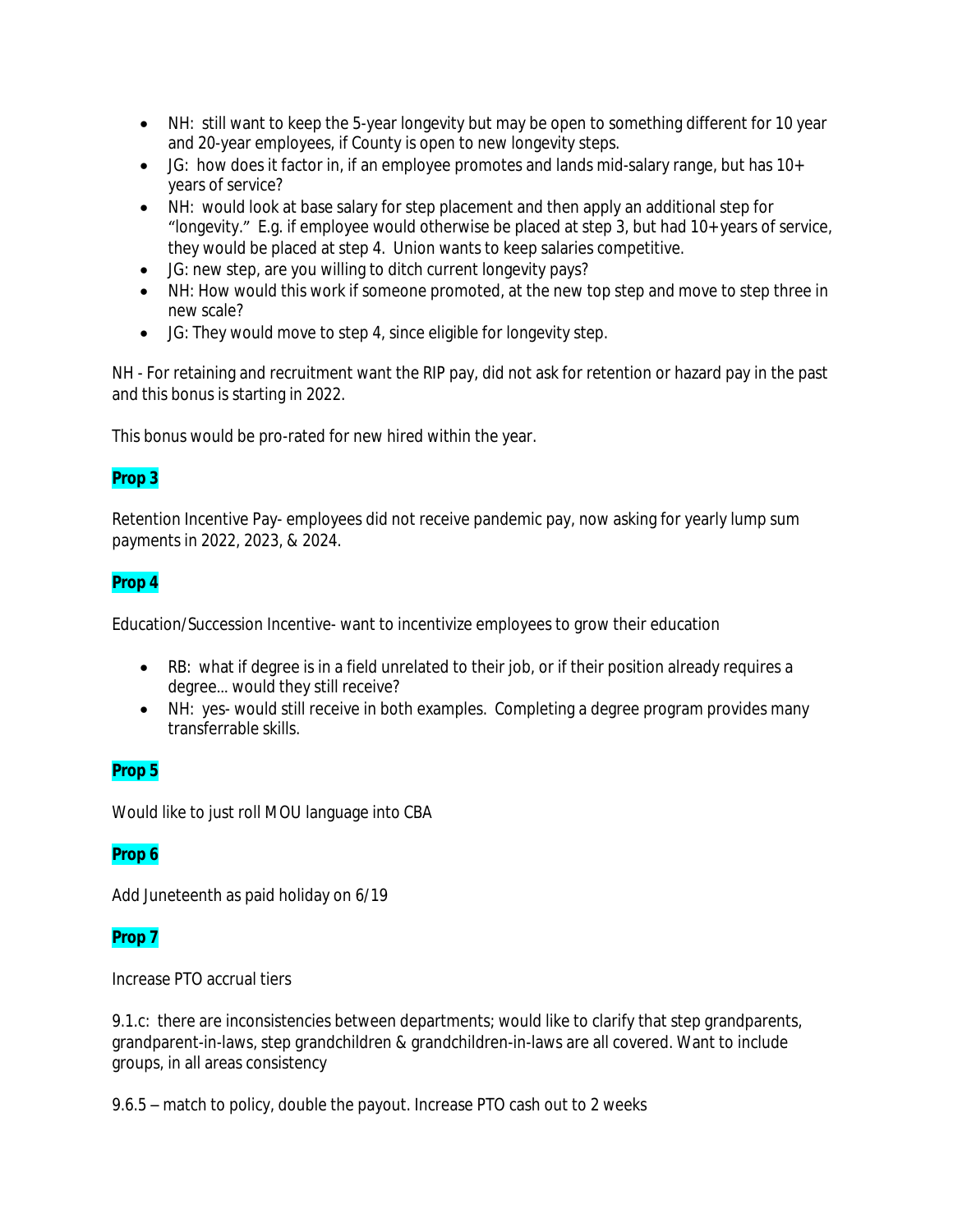Provide COVID leave- requesting that County grant 1 week of paid time, not chargeable to PTO or CAT account, if employee needs to take leave due to COVID. Would be retro to 1/1/2021, so employees would be credited back for COVID time taken during that year (up to 1 week).

- JG: no similar leave granted for the flu, strep throat- why call out COVID leave?
- NH: employees are frustrated with quarantine requirements, particularly when they have no symptoms. COVID has different requirements when it comes to having to stay home from work.
- MP: with employees having to burn their own leave, they aren't reporting if they have symptoms or have had a direct exposure. They come to work and expose everyone else.

## **Prop 8**

Add parent to extended leave provision of bereavement

### **Prop 9**

Medical benefits- maintain status quo, add gap coverage, add WPFL and Medicare Gap language, LTC plans

### **Prop 10**

Either an employee or the employer can request

### **Prop 11**

Want to memorialize in the CBA that departments must counsel an employee first, prior to moving into progressive discipline. Do not want employees surprised by discipline when they have never been counseled.

 NH: not talking about for severe offenses; referring to behaviors/performance. Employees shouldn't have to face discipline if they've received no prior counseling for issues that may have been occurring over many years (e.g. being late, etc.)

### **Prop 12**

Grievance remedy is granted automatically if employer misses a deadline.

### **Prop 13**

Compensation study- asked numerous times to implement. Were told they needed to wait for negotiations. Are now requesting it be implemented retroactively to 7/1/2020. Employees will be placed in the new range at their current step (e.g. step 5 currently to step 5 in new range).

Also need to revisit the placement of certain classifications (e.g. Probation Officer pay)

Some placements are incorrect such as Adult probation and Juvenile probation positions.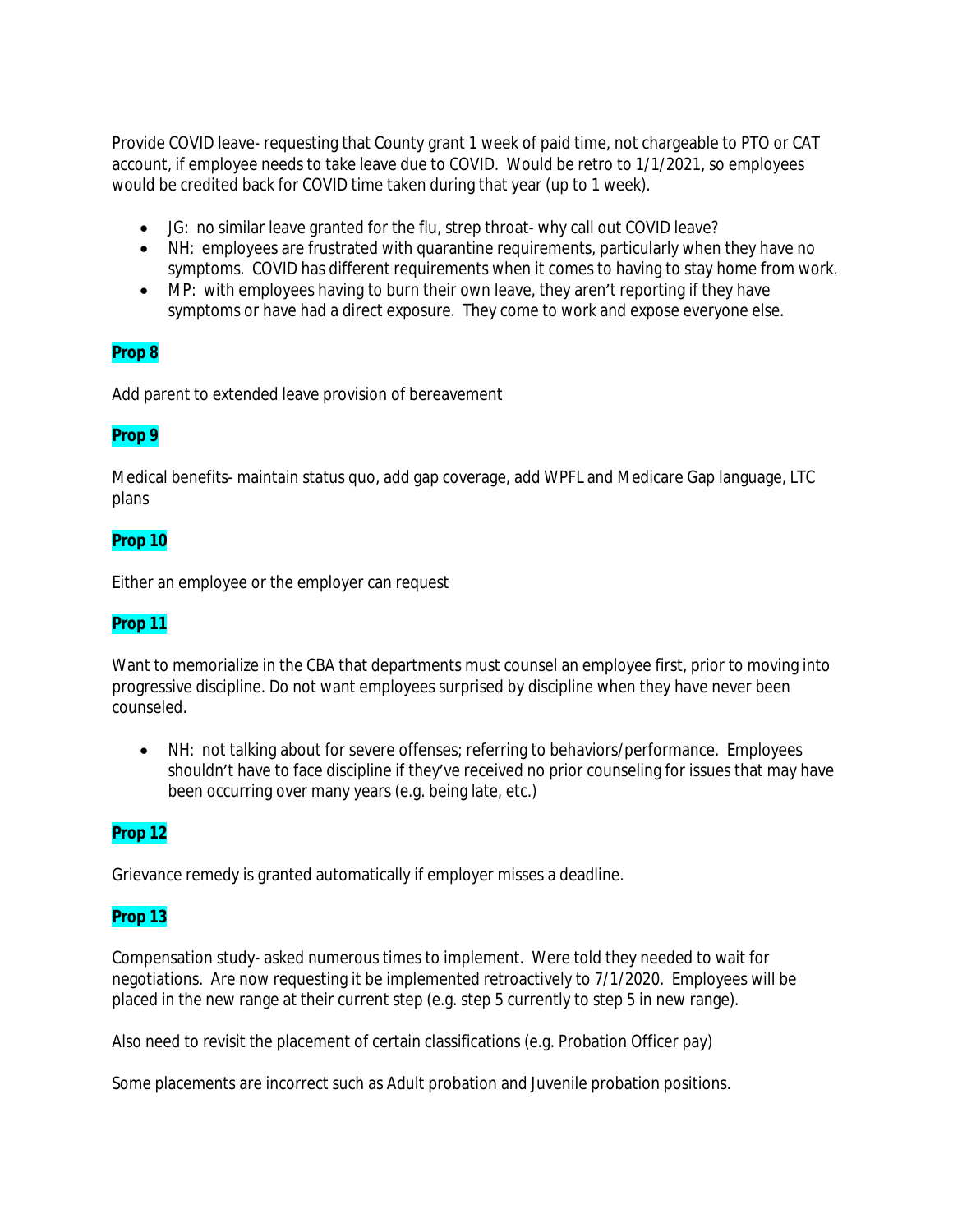- JG: CBA was closed in 2020, correct?
- NH: correct- but non-reps received increases 7/1/20 and 7/1/21.
- JG: employer can take whatever action needed with non-reps. Clarified again that as of 7/1/20, 1553S CBA was closed.

# **Prop 14**

Lag pay implementation by moving 1 day each month.

(discussion about lag process- moving pay dates, vs. moving cut off dates for payroll; the group understands its coming)

# **Prop 15**

New add a VEBA account for employees \$100 a month from county this year and up toe \$125 for the rest of the contract.

## **Prop 16**

New Deferred Comp match up to \$200/month

JG: County will only provide a response to the unions non-economic proposals.

### **Meeting took break at 11:15am; to reconvene at 1pm**

Reconvene at 1pm

- JG- no response from County on any economic proposals
- County response to Union proposals:
	- o TA: 1 (term of CBA)
	- o No Response: proposals 2, 3, 4, 6, 7, 9, 13, 15, 16
		- Exception on Prop 9 agree to WA PFML and LTC tax provisions
	- o Reject:
		- $\bullet$  5, 7 (9.1.c), 8, 10, 12, 14
	- o Reject in part- 11; agree to accept "sixty", but inclusion of other language more problematic.
- NH: union is not able to offer responses to County proposals today. Will review with members and provide response prior to next meeting date of 2/15.
- NH: still have straggler supplementals in Juvenile & Forensics- how to move forward?
	- o JG: Is there any way to incorporate the terms of the supplementals into the 1553S CBA: Would like to get as much into the main CBA as possible, with the only info in the supplementals being items not covered in the main CBA (department-specific).
	- o NH to send supplementals to JG for review.
- NH: optimistic union and County can get a deal. Will Evergreen implementation be discussed in a separate meeting?